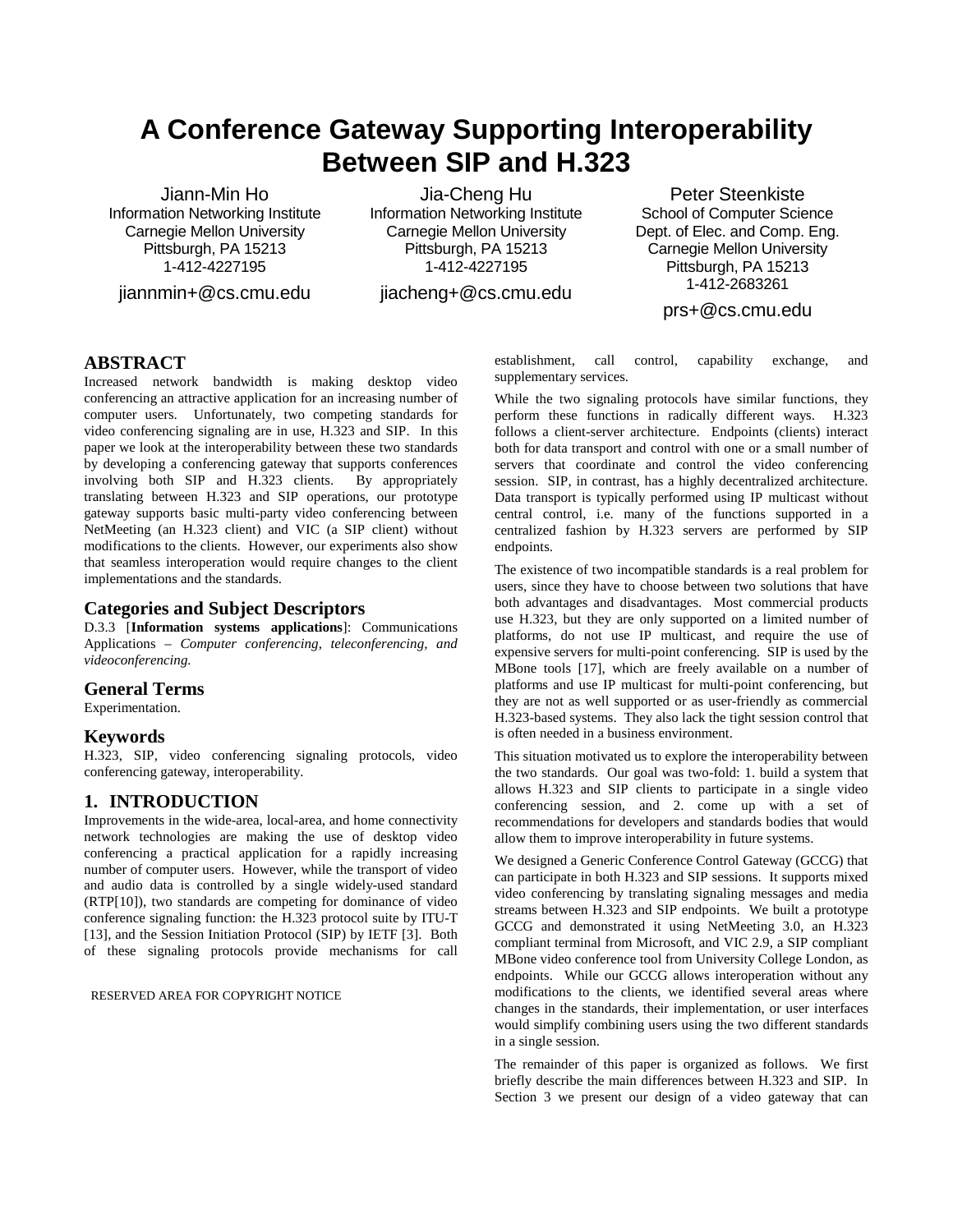support multi-party video conferencing involving both H.323 and SIP clients. In Section 4, we describe an implementation of the video gateway and its evaluation using NetMeeting and MBone clients. We discuss the lessons we learned from building the video gateway design in Section 5. Finally, we present related work in Section 6 and conclude in Section 7.

# **2. Video conferencing signaling protocols**

The challenges of integrating the H.323 and SIP call control signaling protocols are rooted in their different design philosophies with respect to protocol syntax and semantics. This section briefly describes properties and significant components of the two protocols and then identifies areas where interoperability might be a problem.

# **2.1 The H.323 Protocol Suite**

ITU-T recommendation H.323 defines system aspect requirements for multimedia communication systems over a packet switching network. Its scope includes registration, admission and status (RAS) control, and call setup signaling as defined in H.225.0 [14]; call control defined as defined in H.245 [15]; audio/video codecs (e.g. G.711 for audio and H.261 for video); and real-time media transport protocols (RTP and RTCP).

An H.323 conference system for packet switched networks can include one or more of the following functional components: terminals, gatekeeper (GK), multipoint controller (MC), multipoint processor (MP) and multipoint control unit (MCU). The H.323 control messages and procedures define how these components communicate. The H.323 GK provides services such as address translation, RAS control, call redirection and resource management to H.323 clients. The H.323 MC and each H.323 participant in the conference establish an H.245 control connection to negotiate media communication types. The MP provides media switching and mixing functionality, e.g. the MP decides which of the media streams generated by the clients will be forwarded or mixed as a single stream. H.323 supports two communication modes for multi-party conferences, namely, centralized and decentralized. The centralized mode requires that an MP, operating with the MC, establish (unicast for transfers from participants to the MP, but multicast for transfers from the MP to the participants) media channels with each H.323 participant in the conference. These channels will be used to distribute the media streams selected by the MP. In the decentralized mode, each H.323 participant must have MP functionality and must be able to process multicast media streams. The MP of each client will then decide what streams to replay. The H.323 MC component is responsible for selecting unicast or multicast media transmission and for choosing network/transport addresses.

The H.323 call signaling procedure begins when an originating H.323 endpoint issues an admission request (ARQ) to the gatekeeper in its zone. After the endpoint receives a confirmation message (ACF) from the gatekeeper, the call setup procedure continues with a SETUP and CONNECTION message exchange. Finally, both endpoints follow the H.245 capability exchange procedure: they exchange terminalCapabilitySet messages and open media channels. Clients can reduce signaling overhead by using the Fast Connection procedure, which allows them to start media communication after one round-trip message exchange instead of three. The Fast Connection procedure is initiated by including a fastStart element in the SETUP message. The

FastStart element carries the proposed media channel description, OpenLogicalChannel, which identifies the media capability of the originating endpoint.

# **2.2 The Session Initiation Protocol (SIP)**

There are two major architectural elements to SIP: the user agent (UA), and the network server. The UA resides at the SIP end stations, and contains two components: a user agent client (UAC), which is responsible for issuing SIP requests, and a user agent server (UAS), which responds to such requests. There are three different network server types: a redirect server, a proxy server, and a registrar. As a first approximation, the SIP User Agent is equivalent to an H.323 terminal, and the SIP network servers are similar to an H.323 gatekeeper.

While servers are needed to use some of the more powerful SIP features such as transcoding, it is possible to set up simple multiparty conferencing sessions without using servers. SIP has been specifically designed so it can make use of IP multicast both for control and for data transport. IP multicast allows SIP clients to set up a conferencing session by exchanging SIP messages directly.

A generic SIP operation involves a SIP UAC issuing an invitation, a SIP proxy server acting as end-user location discovery agent, and a SIP UAS accepting the call. A successful SIP invitation consists of two messages: INVITE followed by an ACK. The INVITE message contains a session description that informs the called party what type of media the caller can accept and where it wishes the media data to be sent. SIP addresses are referred to as SIP Uniform Resource Locators (SIP-URLs), which are of the form sip:user@host.domain. The SIP message format is based on the Hyper Text Transport Protocol (HTTP) message format, which uses a human-readable, text-based encoding.

The Session Announcement Protocol (SAP) and the Session Description Protocol (SDP) support the establishment of multiparty conferencing sessions. SAP defines the procedures for advertising conferencing sessions by periodically multicasting information about active sessions. SDP supports the description of multimedia sessions, including the specification of preferred media types and scheduling information. The SAP and SDP combine to provide a means of advertising sessions so interested parties can join. In this context, a multimedia session is defined as a set of media streams that exist for a time duration.

# **2.3 Comparison between H.323 and SIP**

Video conferencing in H.323 is based on centralized server that uses a set of tightly integrated protocols to control sessions. In contrast, SIP is often used without a server, and its control mechanisms are much more loosely coupled: SIP clients can join and leave a conference via UDP signaling without centralized control. The differences in the original design goals and target network environments of H.323 and SIP resulted in a different functional breakdown, incompatible capabilities for conference advertisement and common media mode determination, and different message presentations.

Table 1 summarizes the main differences between H.323 and SIP. In the next section, we describe how these differences affect interoperability, and we present a conferencing gateway architecture that supports interoperation for simple multi-party sessions.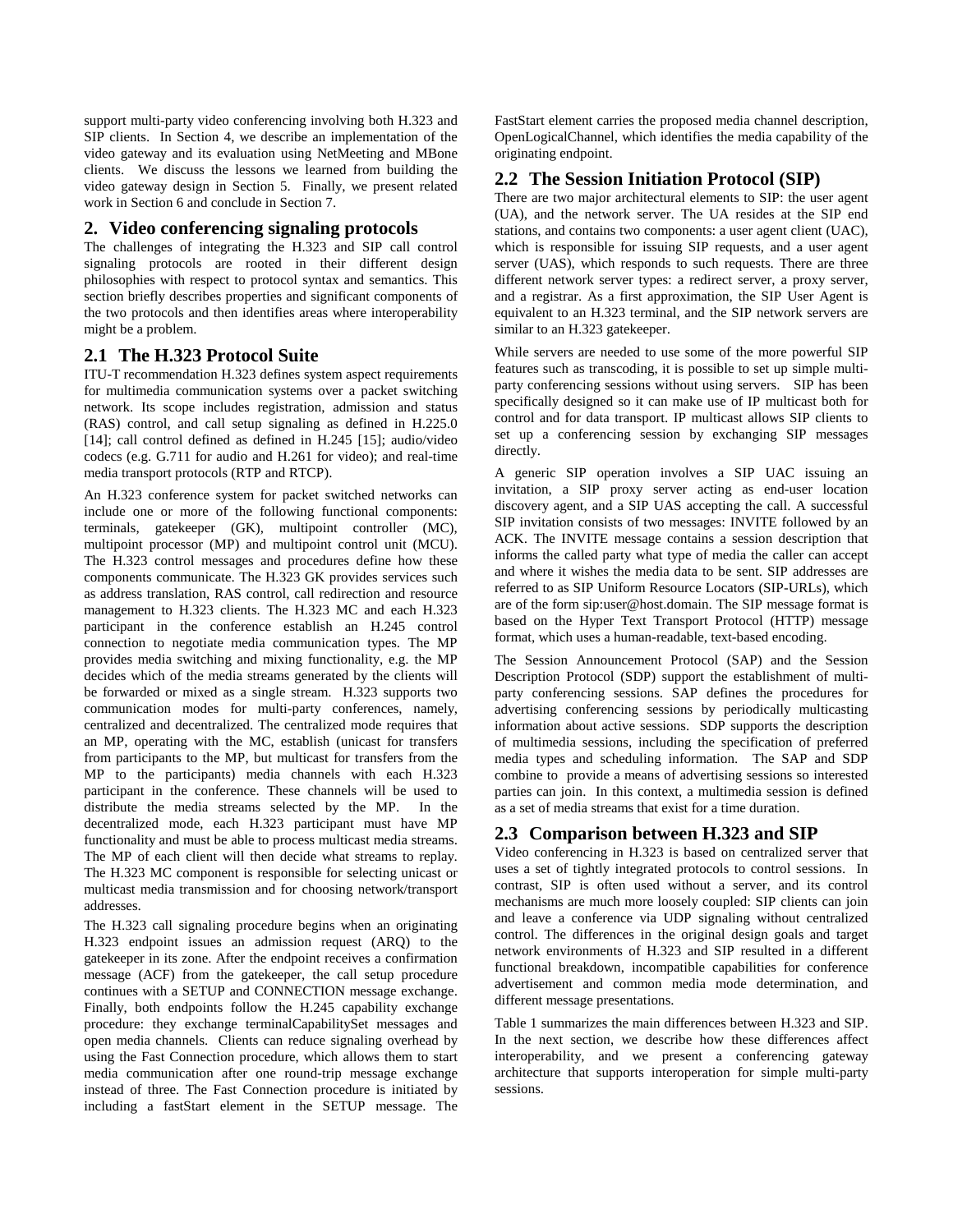|                                                               | H.323                                                                             | <b>SIP</b>                                                                                | <b>Interoperability Issues</b>                                                                  |  |
|---------------------------------------------------------------|-----------------------------------------------------------------------------------|-------------------------------------------------------------------------------------------|-------------------------------------------------------------------------------------------------|--|
| <b>Modularity</b>                                             | All-in-One module: combined call<br>signaling and media channels                  | modules<br>Separate<br>for<br>functions: independent call signaling<br>and media channels | different Synchronization<br>of<br>the<br>mapping<br>procedures during operation                |  |
| <b>Message Presentation</b>                                   | Binary code: ASN.1-PER                                                            | Text: ASCII code                                                                          | Translation of syntax                                                                           |  |
| Mapping of an H.323<br>Conference and a SIP<br><b>Session</b> | Unique global conference ID                                                       | Unique global session ID                                                                  | Map H.323 Conference ID and SIP<br>Session ID                                                   |  |
|                                                               | Media capability description:<br>H.245 capabilityDescriptor                       | Media capability description: SDP<br>message                                              | Map the H.245 capability Descriptor<br>structure to SDP syntax                                  |  |
| <b>Advertising</b>                                            | Obtain conference information via<br>LDAP (optional)                              | Announce session information via<br><b>SAP</b>                                            | Conference information availability                                                             |  |
| Determination of<br>Conference Media<br>Capability            | Centralized determination of<br>conference media communication<br>modes via an MC | Session media capability determined Applicable solution:<br>by a SIP creator              | determination<br>Central<br>via<br>an<br>intermediate agent serving as<br>an<br><b>H.323 MC</b> |  |
|                                                               | Dynamically changeable via<br>H.245 negotiation procedures                        | Updated through advertised SDP<br>messages from the session creator.                      |                                                                                                 |  |
| <b>Control</b> over<br><b>Membership</b>                      | RAS procedures defined in H.225<br>for conference membership<br>control           | No admission control mechanism to<br>manage session membership                            | Generic admission control<br>mechanisms and strategies handling<br>conference membership        |  |

**Table 1. Interoperability Issues**

# **3. Conferencing Gateway Design**



**Figure 1. Overview of GCCG Architecture**

**Figure 1** illustrates the use of a gateway to achieve transparent interoperation between SIP (e.g. MBone tools) and H.323 (e.g. NetMeeting) endpoints. The key component in this architecture, the Generic Conference Control Gateway (GCCG), participates in both the H.323 and the SIP protocols. It functions as an H.323 gatekeeper and MC, listens to session announcements from the MBone cloud, and sends out SAP messages to advertise newly created H.323 conferences. The GCCG handles the mapping and translation between the signaling protocols, and also forwards media streams between H.323 and SIP clients. Our goal is develop a GCCG that supports interoperation between H.323 and SIP clients without having to modify the H.323 or SIP protocols and without having to modify the client software. Ideally, neither SIP nor H.323 clients would be aware of the fact that some endpoints are using a different protocol.

The biggest challenge in the design of the GCCG is to map the functions and procedures provided by each protocol onto equivalent functions in the other protocol. Based on the significant differences between H.323 and SIP, there are some

situations in which it may be difficult or even impossible to devise a mapping that is transparent to the clients. First, some functions provided in one protocol may not be supported in the other protocol. For example, conference media capability negotiation procedures are provided in H.323 but no corresponding functions are supported in SIP. Second, one procedure in one protocol maps to several separate procedures in the other one, or equivalent procedures may be performed at different times in the two protocols. One example is the determination of conference descriptions. In SIP, this is accomplished before a SIP session creator sends out SDP session announcements. In H.323, it is separated into several steps, as new participants join.

### **3.1 Key Design Decisions**

We describe our design decisions in mapping between the two protocols.

### **Conference Call Messages Translation**

H.323 provides a bundled protocol suite of call setup procedures, control functions and media channel control procedures in order to conduct multimedia communication. In SIP, media transmission can be initiated immediately after the call setup procedure since the media channel description can be contained in the request message. In other words, one call setup procedure in SIP may be mapped to several message exchanges in different procedures of H.323. Based on this scenario, the GCCG should synchronize the call signaling/control information exchanges and map procedure(s) in SIP to the corresponding procedure(s) in H.323. The GCCG also translates the call signaling and control message coding formats. H.323 uses ASN.1 PER, while SIP uses ASCII.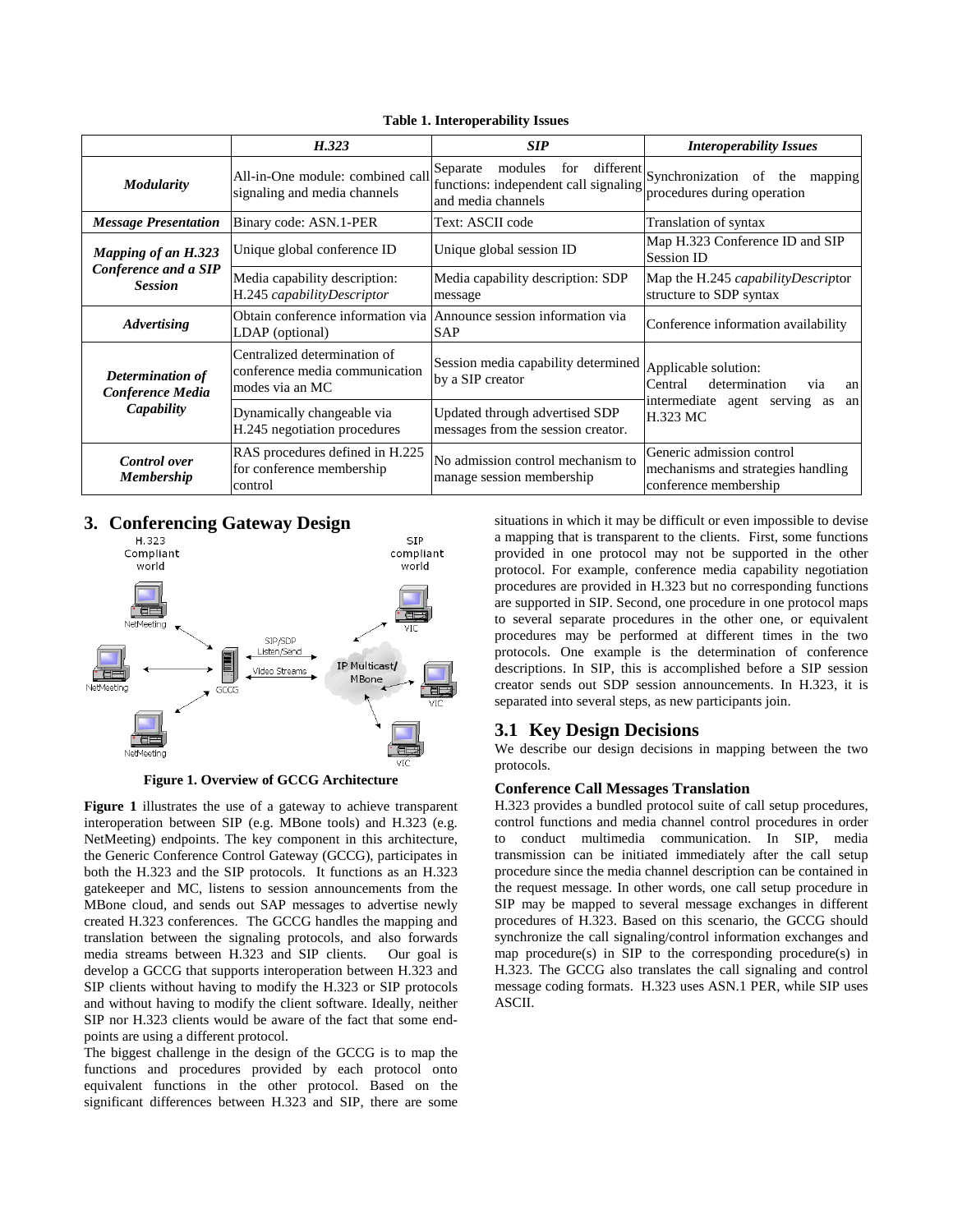| Call types               | H.323                                                                                                                                                                                                                       | Call<br><b>Direction</b> | <b>SIP</b>                                                                                                         |
|--------------------------|-----------------------------------------------------------------------------------------------------------------------------------------------------------------------------------------------------------------------------|--------------------------|--------------------------------------------------------------------------------------------------------------------|
| <b>Conference CREATE</b> | H.225 SETUP (conference goal: CREATE)<br>(with <i>Fast Connect</i> procedure supported)<br>Or<br>H.225 SETUP (conference goal: CREATE), and<br>H.245 CapabilitySet message(s)<br>(without Fast Connect procedure supported) | $\Rightarrow$            | SDP message                                                                                                        |
|                          | $N/A$ (SAP not supported)                                                                                                                                                                                                   | $\leftarrow$             | SDP message                                                                                                        |
| <b>Conference INVITE</b> | H.225 SETUP (conference goal: <i>INVITE</i> )<br>(with Fast Connect procedure supported)<br><scenario: a="" conference="" create="" new=""></scenario:>                                                                     | $\Rightarrow$            | SIP OPTION message (requesting media<br>capability set) and,<br>SIP <i>INVITE</i> message (containing SDP message) |
|                          | H.225 SETUP (conference goal: <i>INVITE</i> )<br><scenario: an="" conference="" ongoing="" using=""></scenario:>                                                                                                            |                          |                                                                                                                    |
|                          | H.225 SETUP (conference goal: INVITE)<br>H.245 CapabilitySet message(s)<br>(without Fast Connect procedure supported)                                                                                                       | $\Rightarrow$            | SIP INVITE message (without session<br>description)<br>SIP OK message (client capability set)                      |
|                          | H.225 SETUP (conference goal: INVITE)<br>(NOTE: MC determines the common media<br>capability types of the conference via the media<br>capability information in the SDP message)                                            | $\leftarrow$             | SIP <i>INVITE</i> message (containing SDP message)                                                                 |
| Conference JOIN          | H.225 SETUP (conference goal: JOIN)                                                                                                                                                                                         | $\Rightarrow$            | $N/A$ .<br>(IGMP messages sent out to a corresponding)<br>multicast router)                                        |
|                          | N/A                                                                                                                                                                                                                         | $\leftarrow$             | N/A                                                                                                                |

**Table 2. Signaling Translation**

The three main conference call types defined in H.323, CREATE, INVITE and JOIN, must be mapped onto equivalent SIP protocol functions. Clients expect these conference call types to be available. Similarly, SIP and SDP messages must be mapped onto equivalent H.323 procedures. Table 2 summarizes our mapping of call signaling messages between H.323 and SIP. Note that in several cases, one message in one protocol translates into several messages in the other protocol. Also, to support the distribution of conference media type information, the GCCG must translate an H.245 terminalCapabilitySet structure containing multiple media capability sets into multiple SDP messages.

The above H.323 and SIP functions are accomplished through asynchronous and asymmetric message exchanges. The GCCG must not only be capable of handling those signaling messages, but must also keep two sets of protocol state in order to achieve conference call signaling and media information exchange.

### **Central Determination of Conference Media Capability**

In H.323, before joining a conference, the incoming endpoint provides its media capability set to the MC, so that the MC can determine what communication modes the new endpoint has in common with the other participants. The MC then selects a media mode that all members have in common. This means that every time there is a member change, the common media determination procedure is invoked to decide which media type is the most suitable. SIP does not normally reevaluate the media type of a conference on a regular basis. In SIP, every member follows the description of the SDP messages, which is either contained in an 'INVITE' message or extracted from the regularly advertised Session Announcement message.

In our design, the GCCG finds out the media communication capabilities of each H.323 or SIP client and determines the applicable common media types in a conference. Therefore, the GCCG serves as an H.323 MC. For H.323 clients, the GCCG simply follows the H.245 procedures to learn about the client's capabilities. Dealing with SIP clients is more difficult. If the conference is initiated by an H.323 client, the GCCG will simply use the conference media mode that it selected in its role as MC in the SDP messages that it multicasts over MBone. If the conference is initiated by a SIP client, the GCCG will use the SDP messages that it receives through SAP to determine the conference media mode that the SIP clients would like to use.

The above approach for determining the conference media mode is simple. However, it is not completely general since it does not consider the full media capabilities of SIP clients. In Section 5, we describe a more general solution that uses the SIP OPTION message to obtain media capability information from SIP clients. In practice, only a small number of media options are used, so this simple solution will often be sufficient.

### **Ongoing Conference Information**

SIP endpoints can learn about current sessions by listening to the periodic announcements generated by SAP (Session Announcement Protocol). These announcements contain an SDP message that provides session information for active sessions. H.323 does not have a similar mechanism for disseminating information about ongoing conferences. Some H.323-based products (e.g. NetMeeting) use an LDAP directory to keep track of ongoing conferences and their members. H.323 clients can use LDAP to query the directory, but there is no mechanism to automatically broadcast conference information.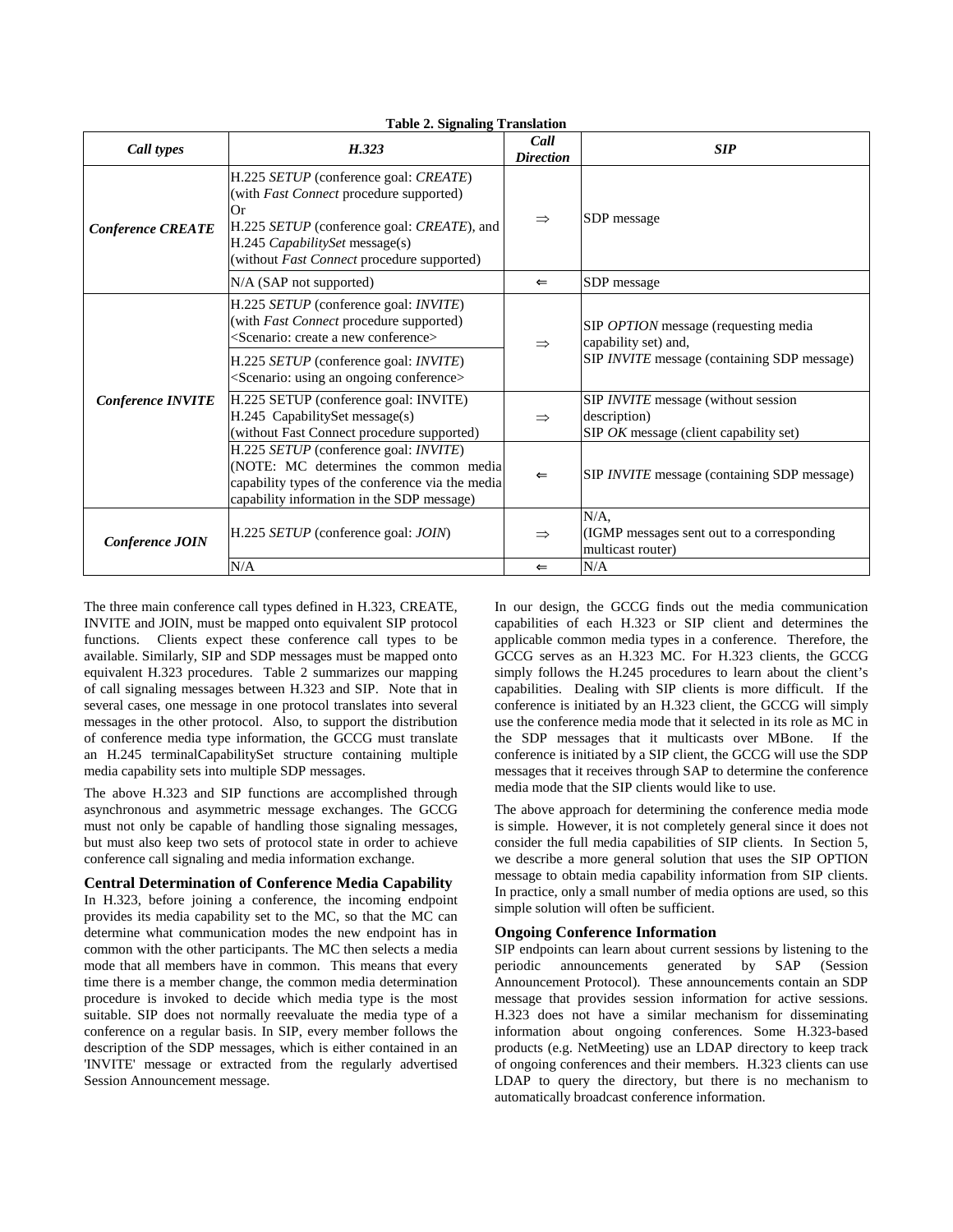In our system, the GCCG is responsible for keeping track of active conferences. When a conference is created by an H.323 client, the GCCG uses SAP to advertise the session over the MBone cloud to potential SIP clients. In the other direction, when a SIP client creates a new conferencing session, the GCCG maps the new SIP session to a virtual H.323 conference. The GCCG generates a conference ID for the H.323 conference and keeps track of the mapping between the MBone and the H.323 session IDs. We did not implement an LDAP directory for the GCCG, so it is not possible for H.323 clients to automatically learn about sessions created by SIP clients. Therefore, when an H.323 client wants to participate in a session created by a SIP client, it will have to obtain the H.323 conference ID via some out-of-band method (e.g. e-mail, or from a web page).

SIP and H.323 use different representation mechanisms to guarantee global uniqueness of conference IDs. However, both mechanisms refer to node network location and conference creation time. In H.323, a conference ID is a 128-bit value specified in the SETUP message; in SIP, it is a text string attribute in the SDP message. Because the identifiers are unique in their respective domains, the GCCG can simply keep a one-to-one mapping in both the H.323 conference and SIP session information databases. Thus, a session identifier stored in an H.323 conference descriptor (which is built when the conference is created) can be used to find the corresponding SIP session information and vice versa.

### **Conference Management: Membership Control and Session Management**

An H.323 client must register with an H.323 gatekeeper before it can issue a call request for a conference or join an existing conference. Therefore, one component in the GCCG must have "gatekeeper" functionality to handle RAS messages and to keep a registry of all active H.323 clients. The gatekeeper decides to accept or reject client requests; its decision is based on a variety of factors, including policy rules and server load. SIP, on the other hand, does not have an equivalent admission control protocol. The closest SIP function is an optional name server component that can resolve addresses or user identifications if no other naming schemes are supported, e.g. to support the delivery of INVITE messages for mobile users.

Our prototype GCCG provides basic H.323 gatekeeper functionality. However, we do not extend this function to SIP clients; a SIP client does not have to register to a SIP server before it can participate in a conference. In order to provide address or user location resolution in a heterogeneous conferencing session, a conference control server having the dual role of a gatekeeper in H.323 and a proxy server in SIP would be required to conduct membership and media session management.

# **3.2 Functional Design**

**Figure** 2 shows the primary functional components of the GCCG. The left hand side of the figure implements the SIP and SDP protocols. It has the following properties:

- *IP-multicast capability:* All the SIP/SDP messages and media streams are forwarded to participants by IP multicast.
- *Session Announcement:* GCCG must periodically broadcast a Session Description message on behalf of H.323 terminals. This entails looking for unused multicast addresses and composing SDP Session Description messages. In addition,

the GCCG must send an SDP update message if it determines that a change in media stream type is needed to support the requirements of new members.

- *SIP message parsing:* GCCG parses incoming SIP messages, forwards them to appropriate message handlers, and extracts media channel information.
- *SDP message parsing:* GCCG must parse incoming SDP messages and store the message for future reference. For example, if an H.323 endpoint wants to join a video conference session, GCCG will search its table to see if the conference exists and which media channel it uses.



**Figure 2. Functional Components of GCCG**

The right side of the picture implements the H.323 protocol stack. It has the following properties:

- *Gatekeeper:* This component in the GCCG accomplishes the RAS signaling function by using H.225.0 messages to perform registration, admissions, bandwidth changes, status, and disengage procedures.
- *H.323 protocol driver:* This component implements the H.323 protocol, including ASN.1 encoding and decoding, call set-up procedures and other call control functions (e.g. open media channels).
- *Conference control manager:* This component translates call signaling messages, manages all connections with in-call H.323 clients, and handles control messages for all media channels among H.323 and SIP clients.

Finally, the center components in the block diagram in **Figure** 2 are responsible for protocol translation and for keeping session state:

• *RTP/RTCP stream forwarding:* All media streams are carried using RTP, so GCCG must be able to forward the message to appropriate receivers. For example, GCCG should send video streams to SIP clients (VICs) using specific IP multicast channels. However, it can only send a single stream to H.323 endpoints, because NetMeeting is unable to process multiple video streams.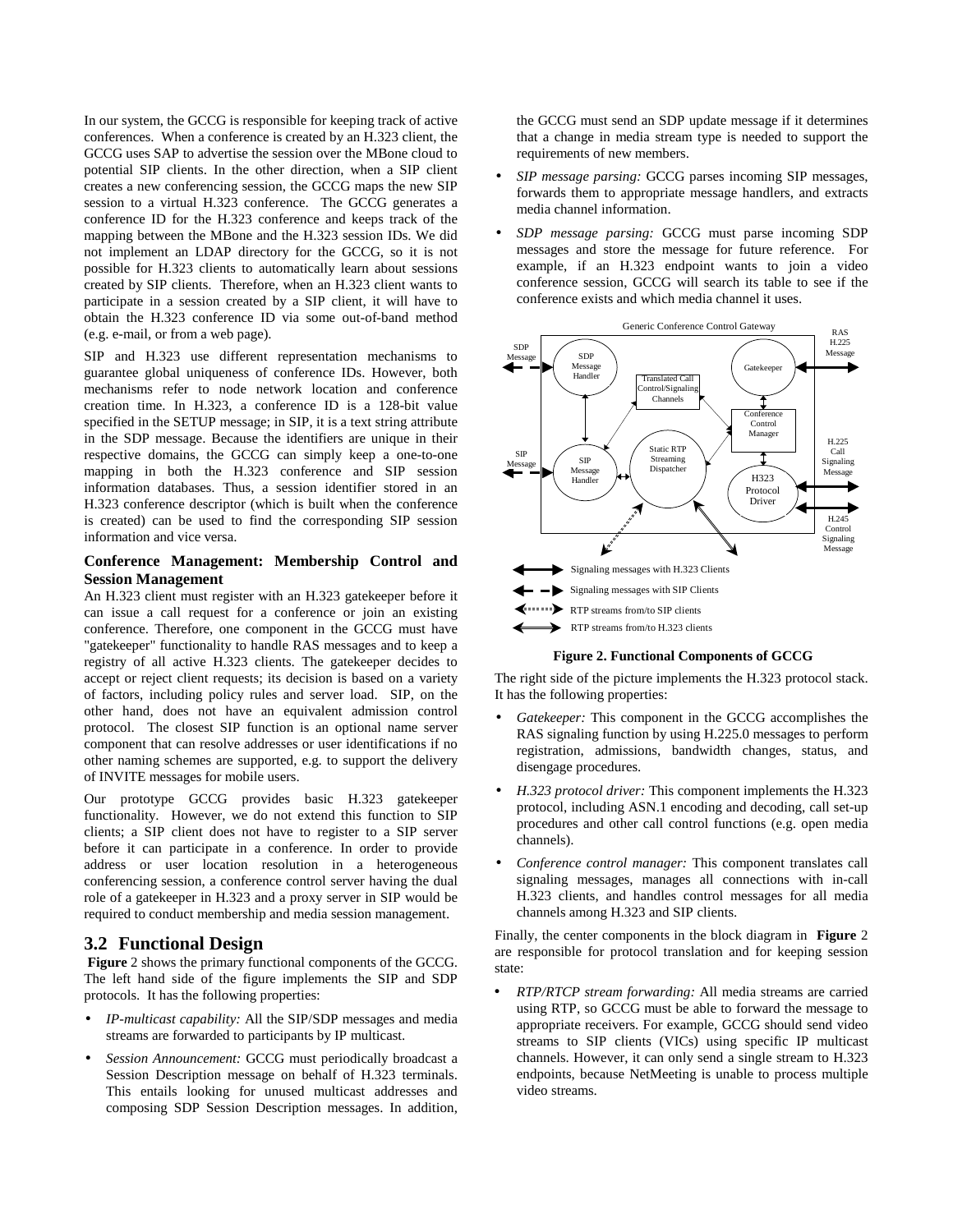• *Session management:* The GCCG must listen to all the session announcements on MBone to prevent session address clashes, and it must periodically make SDP announcements on behalf of H.323 endpoints. It also must remember the relationship between endpoints and videoconference sessions

# **3.3 Example - Conference Invite and Join**

In order to illustrate the mapping between the H.323 and SIP call signaling procedures performed by the GCCG, we describe a simple scenario in which an H.323 client first invites a SIP client to conferencing session via *Fast Connect* mode, and then an H.323 client joins the newly created session.

**Figure 3** shows the call signaling procedure between the GCCG, the H.323 client E1, and the SIP client C1 for the first step of the example. H.323 client E1 contacts the GCCG to set up a new session via *Fast Connect* mode, and it invites SIP client C1. The GCCG also announces the new session using SAP. Note that since we use *Fast Connect* mode, no H.245 control channel is established.



**Figure 3. H.323 Client Invites SIP Client via FastStart Mode**

After the H.323 and SIP client create a conference, another H.323 client E2 may join the ongoing conference/session via standard procedures defined in H.323 (ad hoc multipoint conference procedure in gatekeeper routed mode) as shown in **Figure 4**.

After client E2 has been allowed to join the conferencing session and has given its capability set to the GCCG, the GCCG sends out a MultipointConference indication to all H.323 participants. It then determines what communication mode will satisfy all participants of the session. Next, all H.323 participants will receive a CommunicationModeCommand message from the GCCG, which tells them whether the communication mode has changed. If it has, they need to close existing media logical channels and open new channels with the media communication mode specified in the CommunicationModeCommand message.

On the MBone side, the GCCG must send an updated SDP message when there is a change in the conference media type.



**Figure 4. H.323 Endpoint joins an ongoing conference/session**

### **4. Implementation**

We describe the internals of our GCCG prototype.



**Figure 5. GCCG Internal Architecture**

# **4.1 Component Description**

**Figure 5** shows the main GCCG components, implemented as threads in our prototype, and their interactions. Our GCCG prototype supports call signaling translation, protocol semantics adaptation, media stream forwarding/switching and conference management.

The SIP/SDP functions are again shown on the left in **Figure 5**. The SDP Receive Thread listens for, parses, and records SDP announcements. The SDP\_SIP\_Send\_Thread periodically announces SDP information, and after changes in media type resulting from capability determination, it re-announces the updated session information. Before sending an INVITE to a SIP client, this thread also sends an 'OPTION' message to request the media capability of that client, so the GCCG can decide which media type is suitable for the conference. Finally, the SIP\_Receive\_Thread forwards SIP messages to H.323 endpoints after translation.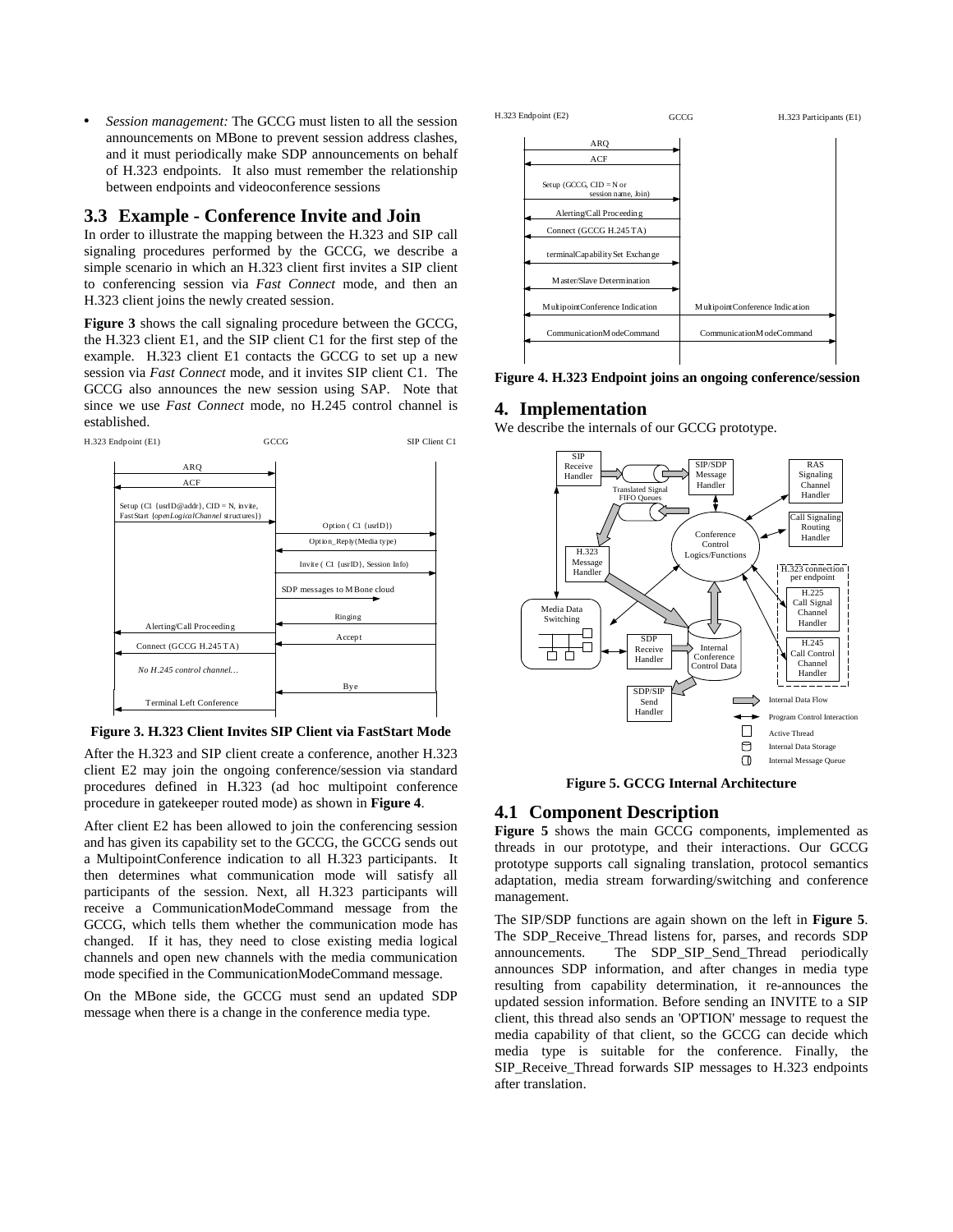The right side of **Figure 5** groups the H.323 related functions. The RAS Signaling Channel Handler receives the RAS PDU from H.323 clients and responds according to the procedures defined in H.225. The Call Signaling Routing Handler listens to sync PDUs from H.323 clients via a TCP connection at service port 1720. This thread is in charge of establishing new connections with H.323 clients that conference service and of handling H.225 call signaling messages and procedures. The H.225 Call Signal Channel Handler and the H.245 Call Control Channel Handler handle H.225.0 and H.245 messages and procedures respectively (e.g. MasterSlaveDetermination, TerminalCapabilityExchange).

Finally, the threads shown in the center of **Figure 5** implement protocol translation and session management functions. The Conference Control Functions component is a set of internal control callback functions handling H.323/SIP message translation, SIP/H.323 semantics adaptation, H.323 multipoint control, conference control data management, RTP stream switching configuration and other bookkeeping procedures. The Internal Conference Control Database stores data such as the H.323 endpoint registration table, conference list information table, MBone session list information table, active endpoint information table, and SDP session information. Finally, the Media Data Switching block is responsible for forwarding video streams between SIP and H.323 endpoints. As mentioned earlier, our H.323 endpoints cannot handle multiple incoming video streams. Therefore, GCCG will receive RTP packets from every endpoint in the conference and unicast packets to H.323 endpoints and multicast to SIP endpoints respectively.

Our implementation uses the H.323 protocol stack available from the OpenH323 Project [18]. For SIP, we used some of the SIP/SDP functions from the VIC and SDR release that is part of the MBone tools suite from University College London [17].

### **4.2 Operation and Status**

Our prototype GCCG implementation includes most of the components described above, and the three major call types, CREATE, INVITE and JOIN, are completely functional.

The GCCG server does not interfere in pure SIP or H.323 sessions but it will quietly keep track of any conference information necessary to perform translation, if needed. When a NetMeeting user creates a session, GCCG periodically advertises the session information using SAP/SDP to the MBone community. NetMeeting and VIC users are able to join any active video conference created by either an MBone or NetMeeting client. Moreover, both can invite NetMeeting and VIC clients. The GCCG not only translates signaling messages appropriately, but it also maps the session IDs used in the two signaling protocols. Media streams are forwarded using RTP/RTCP. GCCG uses multicast to forward packets from NetMeeting to VIC users, and uses unicast to forward packets from VIC to NetMeeting users. Since NetMeeting cannot process media streams from multiple sources, the GCCG will ensure that NetMeeting receives media streams from only a single source.

Our GCCG prototype does not currently use an LDAP server to keep track of sessions (see Section 8). This feature requires an H.323 implementation that can closely collaborate with an LDAP server, including support for registering a session with the server and for requesting session information from the server. Moreover, our capability exchange function is still very simple. Finally, since we have focused on video, we have not tested MBone's audio application with our prototype.

# **4.3 Functionality of the Prototype**

The GCCG prototype satisfies our goal of supporting hybrid H.323/SIP conferencing sessions without requiring changes to the H.323 or SIP protocols and without requiring any changes to the H.323 and SIP client software. Specifically, it achieves this for Microsoft NetMeeting and for clients using the MBone tools, as described above.

From the perspective of the end-users, the fact that two different signaling protocols are used is largely invisible. The only exception is that since NetMeeting does not provide an appropriate user-interface to access information about active sessions, NetMeeting users have to type in short instructions in NetMeeting's address bar to join specific sessions. For example, a NetMeeting user has to type 'INVITE:TestConfName|Jason' to invite another registered NetMeeting user, Jason, to join a session named 'TestConfName', which was created by the caller. To invite a SIP user, on the other hand, the NetMeeting user has to type the command 'INVITE:TestConfName|Jason?128.2.34.56'. The IP address is the address of Jason's desktop system. The GCCG needs it so it can contact Jason and invite him to the conference.

While our prototype achieves interoperability between H.323 and SIP, it is important to realize that the clients that we use do not use all features of the H.323 and SIP protocols, and, as we mentioned in Section 3.1, the GCCG prototype also supports only a subset of the protocol features. We discuss the challenges involved in achieving more complete interoperability in Section 5.

# **4.4 Performance Evaluation**

We believe the overhead resulting from translation of call signaling messages and interaction of control signaling between clients and servers is not as significant as processing or forwarding media streams. In addition, the latency of call signaling is not as critical as that of real time media streams.

In order to investigate this issue we measured the transmission efficiency between our prototype GCCG server and clients under various load conditions. The specific metric we selected is the round trip time (RTT) between a GCCG server and an H.323 client, which is based on an H.245 control signaling procedure used for control channel maintenance. We measured the roundtrip time for different scenarios involving between one and five SIP or H.323 clients. Our goal is to quantify the effect on the RTT of an increasing number of participants in a conference. Moreover, it shows the performance gain from multicast.

### **Evaluation environment**

The performance significantly depends on hardware capability of the GCCG server and network environment. Our measurements were made in the following environment:

- **GCCG Server**: 400 MHz PC with 128 MB RAM and a 10 Mbs Ethernet interface, running Linux Redhat 6.1 (kernel  $v2.2.5$ ).
- **Clients**: 266 MHz PCs with 128 MB RAM, a 10 Mbs Ethernet interface, and a Logitech QuickCam, running MS Windows 98/NT.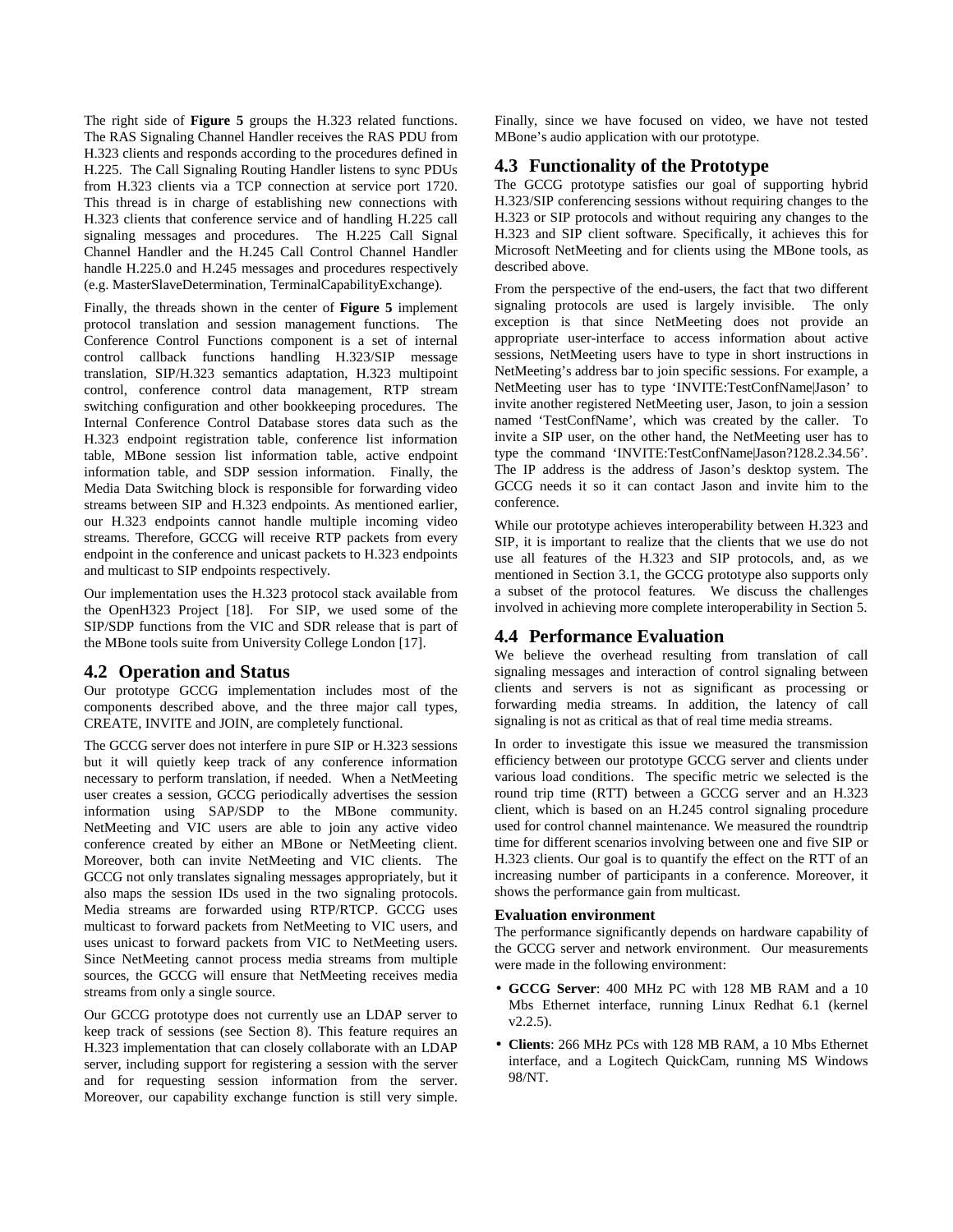- **Video Conferencing Software**: MS NetMeeting version 3.01 and the MBone tools SDR v2.9 and VIC v2.8. The common communication mode is H.261 encapsulated in RTP.
- **Network Configuration**: 10 Mbs shared Ethernet.

#### **Evaluation Scenarios**

In our first scenario (**Figure 6**), all five machines are running NetMeeting as H.323 clients, and we measure the roundtrip time between the GCCG server and the first participant for different numbers of participants, in a newly created conference.



**Figure 6. Scenario 1: Five H.323 Clients**

In the second scenario (**Figure 7**)**,** the first participant is an H.323 client using NetMeeting, while the remaining systems are SIP clients running VIC with SDR. The roundtrip time is again measured between the first participant (the H.323 client) and the GCCG server.



**Figure 7. Scenario 2: one H.323 client and four SIP clients**



**Figure 8. Comparison of Average RTT**

We summarize our measurements in **Figure 8**. Each data point represents the average of 36 measurements, and the standard deviation is in the range of 0.77 to 1.00 millisecond.

In **scenario 1**, each H.323 client transmits its own video stream to the GCCG and the GCCG then forwards the video stream to each H.323 client. The video RTP streams are transmitted via unicast channels. From the measurement in **Figure 8**, we can see that the

roundtrip time increases with the number of participants. This is not surprising given the increased load on the network and on the server. While there are too few measurement points to reliably extrapolate, the increase of the RTT appears to be linear with the number of participants.

**Scenario 2** differs from **scenario 1** in two ways. First, the GCCG server has to do the conferencing signalling protocol translation. Second, the GCCG server can use IP multicast to forward media data to SIP clients, thus reducing the load on both the network and the server. We observe from **Figure 8** that the roundtrip times are lower than in **scenario 1**, especially when there are more clients. Clearly, the use of multicast pays off. The roundtrip times for two clients are basically identical, which suggests that the overhead of the signalling protocol mapping is negligible (the video transfer costs should be similar in that case).

# **5. Discussion**

While our GCCG supports interoperation between NetMeeting and the MBone tools, our tasks was simplified by the fact that the two clients use only a subset of the protocol features. Based on our experience with GCCG, we discuss some broader interoperability issues.

#### **Negotiation of Media Capabilities**

H.323 and SIP have different approaches for establishing conference media types. In H.323, the common media modes for the conference are selected by the H.323 MC, based on information obtained via the H.245 capability negotiation procedures. The media selection procedure is executed every time a new H.323 client joins the session. In SIP, the session creator specifies the preferred media transmission types, and it uses SAP messages to periodically multicast this information to participants and potential participants. The media types are typically selected before the session starts and they do not change during the session. Section 3 describes a simple method for bridging the gap between these very different solutions. While this solution is likely to work in most cases, it is not completely general. The specific problem is that there is no media capability negotiation procedure defined in SIP that would allow the SIP session creator to modify the existing media capability types if new SIP clients with different media capabilities want to join the session.

One possible solution is to have a SIP proxy server that can determine common media capability modes on behalf of the SIP session creator. The SIP proxy server can request media capability information from each SIP client via SIP OPTION messages and store this information for the duration of the session. In our GCCG architecture, the SIP proxy server component can reside in the GCCG to reduce signaling overhead. Every time a new client joins the conference, the proxy server can recompute the common media capabilities and multicast the new preferred media types using SAP.

#### **Session advertising**

A SIP client can learn about a new conference created by H.323 clients via the GCCG and SDR. However, an H.323 client in the zone with the GCCG cannot be informed of a newly created conference in MBone. A possible solution is that the GCCG uses a DAP (directory access protocol) server to keep track of session information. An H.323 client can then actively request directory service from the DAP server (via LDAP). This also requires that the GCCG is capable of translating SDP messages into a format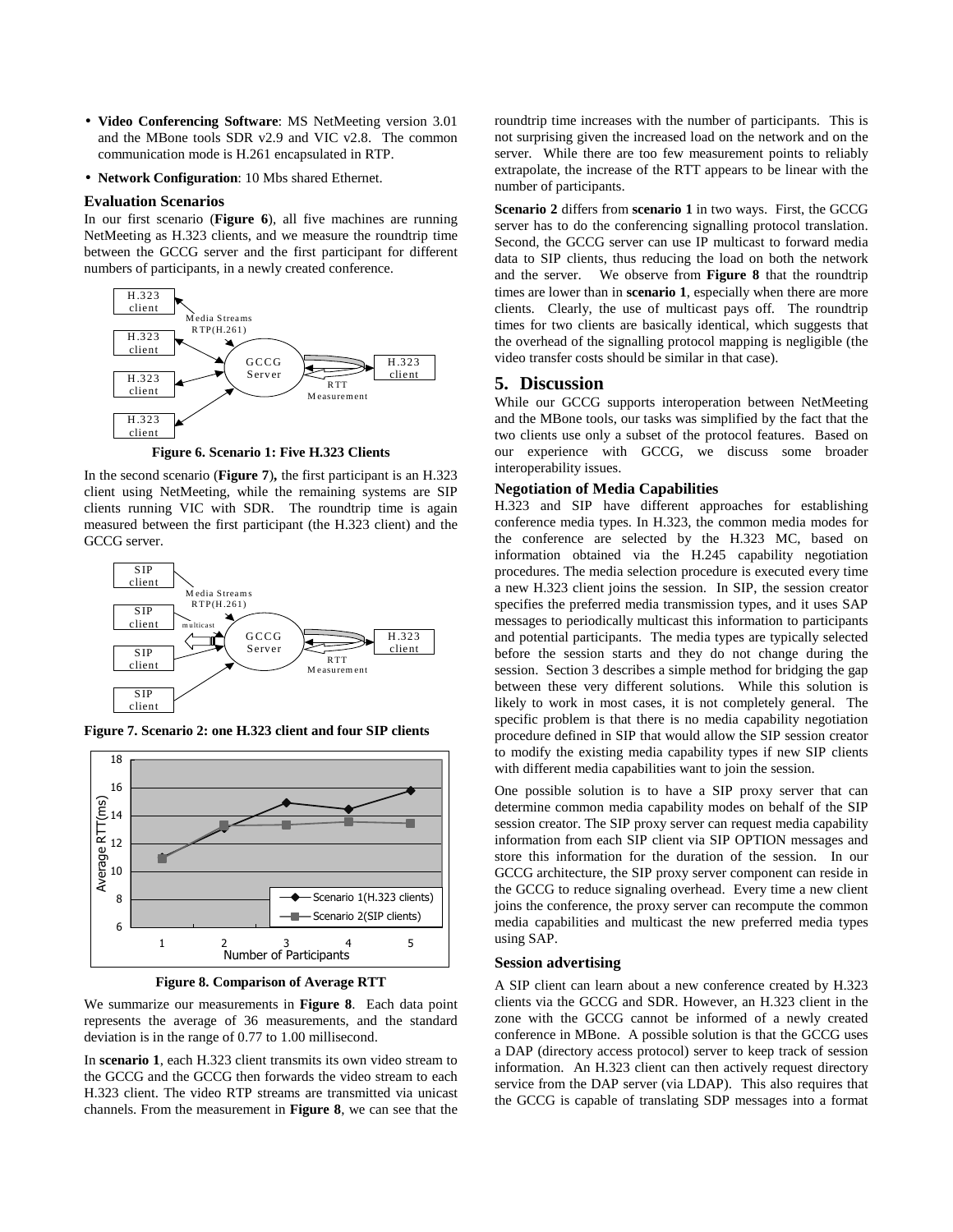(e.g. BER in LDAP) decodable by H.323 clients. However, the transformation or interpretation between SDP and DAP has not been standardized.

In H.323, a conference identifier (conferenceID) is generated by the conference creator. Similarly, a session identifier (sessionID) is generated by the SIP session creator. Therefore, in order to apply the existing protocol syntax and semantics without modification, conference information mapping between these two protocols should be standardized. This would make it possible to have a user interface in SIP and H.323 client applications that gives users information about sessions, independent of how they were created.

Our GCCG implementation does not use an LDAP server. Instead, the GCCG internally maintains a list of conferences and the mapping between the H.323 and SIP IDs. The GCCG can reply to conference list request using the ConferenceListChoice structure of the Facility message defined in H.323.

### **Adaptation of Call Signaling Semantics**

If H.323 clients can set up a conference with either H.323 or SIP clients via the *Fast Connect* procedure, the call signaling and the synchronization overhead on the GCCG are reduced significantly since the conference setup procedures of SIP and H.323 are symmetric. This simplifies the message procedures. Without *Fast Connect*, it is necessary to create an additional H.245 control channel per client. However, H.323 compliant client applications are not required to support the *Fast Connect* procedure. New H.323 compliant clients applications should support this mode.

### **Conference Control**

Conference control differs significantly between H.323 and SIP: the former has a tightly coupled conference control standard and the latter is a loosely coupled one. In ITU-based conference systems, conference control mechanisms are specified in the Tseries standards (e.g. Generic Conference Control Protocol, T.124). The standards offer conference control services such as floor control, chair control, voting, and some management procedures. ITU-T Recommendation T.124 must coexist with companion Recommendations T.122 and T.125 (Multipoint Communication Service; MCS) and T.123 (transport layer support) in each H.323 terminal or MCU to provide conference control. Currently, no related protocols are applicable for conference control services in SIP. The idea is to offer these functions in higher layer protocols. Ideally, these protocols should mesh well with the syntax and features in the ITU-T Tseries standards.

The GCCG bridges this difference by participating in both types of protocols. It serves as a lightweight conference control server (e.g. admission control, RAS, bandwidth management) for H.323 clients and as a session directory server for SIP clients. Since most H.323 compliant endpoints (e.g. Netmeeting and CU-SeeMe) do not provide advanced conference control services, we did not implement them in our GCCG prototype.

### **IP Multicast**

Our GCCG server exchanges media streams/RTCP messages with H.323 endpoints using unicast, since H.323 clients are not required to have IP-multicast capability. In addition, GCCG will also advertise sessions created by H.323 endpoints and forward media streams to the MBone community via IP-multicast. This design allows efficient message/media stream exchange, especially when there are many SIP clients but only a few H.323 endpoints. This raises two design issues.

First, the IP multicast architecture is very open, and any host can subscribe to an IP multicast session. As a result of using IP multicast on the SIP side of the GCCG, any (unauthorized) user can receive data from a specific conferencing session or send data to the conference, so we lose control of the administration of a video conference as it exists in H.323. This violates the intent of the H.323 standard, and even in a loosely-controlled environment, like SIP, this may not be desirable, e.g. it makes it too easy to listen in on private conferences.

This problem can be addressed in two ways. First, SIP allows a conference to use authentication and encryption. However, in the spirit of SIP and MBone tools, the administration (e.g. key management) is not built into SIP but has to be provided by a separate application. To extend the conference control as it exists in H.323 to SIP clients, we could add a component to the GCCG that uses and the authentication and encryption support in SIP to control who can participate in the session. To rectify this problem in a more fundamental way, IP-multicast would have to be changed to provide control over who joins a session. Many applications could benefit from this, and changing the multicast model to better match the needs of applications has been an active area of research, e.g. [6].

A second design issue centers around the use of multicast for media transfer between H.323 clients. H.323 clients in a multiparty conference can exchange their media streams via multicast assuming they maintain H.245 control channels with an H.323 MC. The multicast addresses of the conference media channels are determined by the MC and delivered to each H.323 participant via the CommonCommunicationMode-Command message defined in H.245. The GCCG could make use of these commands to extend the use of multicast. If the conference is created by a SIP client who specifies the multicast addresses, the MC can retrieve the media multicast addresses from the advertised SAP messages. This can then be used by an MC component to use multicast in an interoperable way for H.323 clients.

In our GCCG prototype, we only use IP-multicast for SIP clients; NetMeeting does not support the use of IP multicast. We do provide admission control for SIP clients.

# **6. Related work**

SIP and H.323 are both still evolving protocols and neither of them will dominate the whole market in the foreseeable future. As a result, several research groups have started to work on the problem of interoperability between SIP and H.323. The aHIT! group from IMTC, ITU-T SG 16 and TIPHON are several of the most active groups. So far, most of the work is in its initial stage, and the focus is on problem analysis and architecture design. The IETF has proposed an Internet Draft [12] that defines basic procedures of call establishment and termination. As with our research, they also realized the necessity of translation between H.245 and SDP, and suggested that the *Fast Connect* procedure simplifies the process. Optional extensions of these two protocols and advanced features have not been fully discussed. Related tasks, like billing, security and other supplement services for an inter-networking environment, are still under study. However, as far as signal mapping is concerned, the IETF draft provides a thorough guideline of basic conversion between these two protocols, and it is also a comprehensive analysis that pinpoints